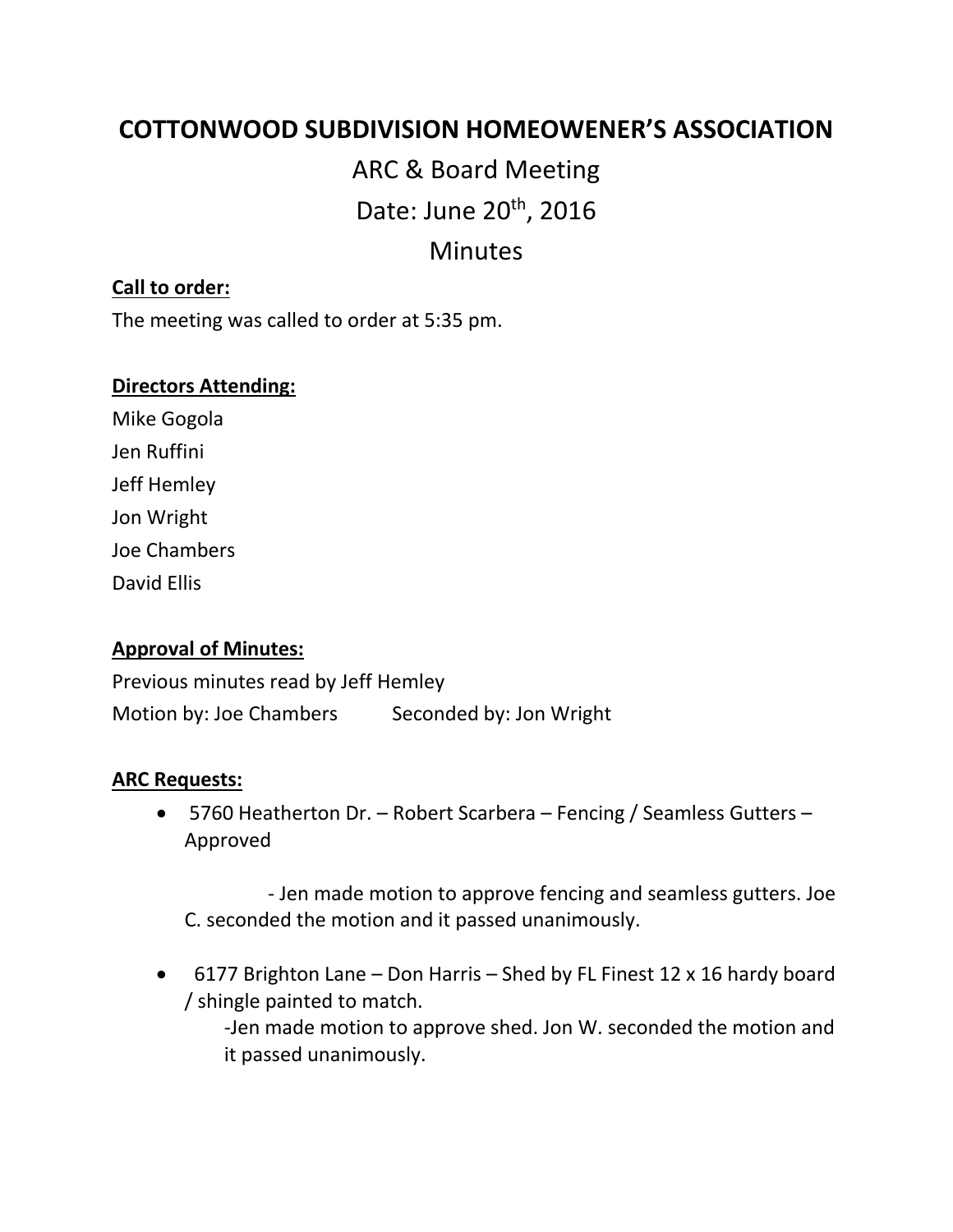## **NEW Business:**

## **Approval of Board Minutes:**

Minutes read by Mike Gogola

- 1. Holding Pond Damage Steve Rollo Timberland President will repair the retention pond for us, as soon as the other retention pond is completed.
- 2. Welcome committee- Fred, Jessica Powers. Joshua Powers represented Jessica Powers in her absence, asked questions regarding what could be done and couldn't be done by welcome committee.
- 3. Front gate extension: Voted to leave it as it is. No extension is to be added.
- 4. Kevin Etheridge Grey Moss Blvd Sign has been put in, waiting on the rest of the signs to be completed.
- 5. Facebook was updated with all board members
- 6. Naomi has completed the Quarterly Newsletter for the Cottonwood HOA [\(naomi4444@yahoo.com\)](mailto:naomi4444@yahoo.com). Discussed printing out the Newsletter and putting it in each mailbox.
- 7. Fine Committee Fred and Mauricio; David spoke and stated that another member needs to be added. Mauricio may be moving, so possibly would need one new member.
- 8. Front vinyl fence is still in process of being repaired (Checking with Kevin E.)
- 9. Get in contact with our front lawn care company to see what they are responsible for at front gates. Front Lawn Damage, stated it would be fixed by Representative of Timberland.
- 10. Was brought to our attention (Joe) that we might have a broken sprinkler. Coming out of the subdivision on left side there is a large pool of water every morning the sprinklers run. (Still Pending)